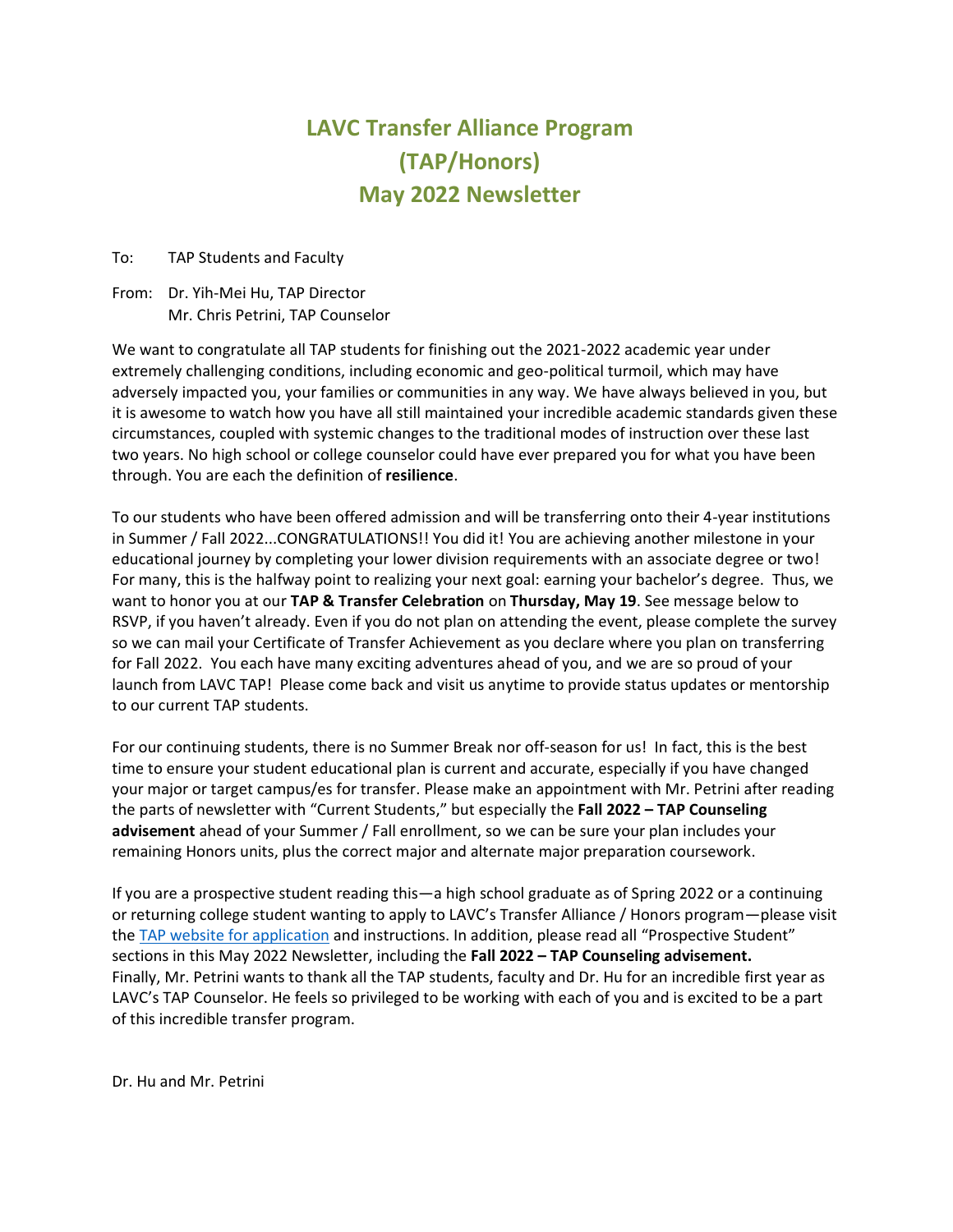#### I. TAP & Transfer Celebration – Thursday, May 19 – RSVP Extended!

We wanted to recognize those TAP students who have either already completed LAVC's Transfer Alliance / Program (TAP) or will be by the end of Spring 2022. Congratulations on a job well done! If you feel that your name should be on this list, please contact Mr. Petrini immediately.

TAP students and students who will be transferring in Fall 2022—are invited to the **TAP & Transfer Celebration** on **Thursday, May 19** from **5:00-7:00PM** in the **Student Services Plaza for themselves and two guests.** Certificates of Transfer Achievement signed by the College President will be awarded during a short program, with food to follow. If you would like to participate, please [complete this survey](http://tinyurl.com/yuxbjz72) immediately or by **May 10.**

The survey provides food preferences for the event, collects important transfer institution data, and allows for your photo and brief message to be posted to our TAP Website. Come say hello to Dr. Hu, Mr. Petrini, and TAP Faculty before you transition to your 4-year institutions.

#### II. Fall 2022 ADMISSIONS NOTES

If you were admitted, waitlisted or denied to UCLA for Fall 2022, please review pertinent information below and adhere to all deadlines. Review the **[New Student Checklist for Transfers](https://admission.ucla.edu/admitted-students/transfer-checklist)** for actions and requisite deadlines.

**TAP Scholarship** – Once admitted, TAP students should receive a letter of invitation for TAP Scholarship, should include instructions and link to application. There is an essay and letter of recommendation, and it is due **June 3, 2022**. Students must use their UCLA login to access application at **[ucla.academicworks.com](https://ucla.academicworks.com/)**. To find the scholarship, type "TAP" in the Search box. There will be a general information page to complete first. UCLA's Scholarship Resource Center hopes to post awards letters by **August 15.**

**Official Transcripts due July 1, 2022** (all colleges, all AP scores). Electronic submission preferred. **IGETC Certification due September 1, 2022** (meaning Full IGETC posted on LACCD transcript). **ADMITS TO ALTERNATE MAJOR** – If you were not admitted to your first-choice major, but were admitted to your alternate major, this is unlikely to change. Admissions decisions are based on space. This information is covered in the **Admission Contract**, which you should review "Immediately."

**WAITLIST –** If a student is Waitlisted, it is always for their **first-choice major**. Students must opt-in by **May 15** if they want to remain on the Waitlist (which students should really think of more as a "wait pool" because applicants are not "rank listed" on the Waitlist). In the form that opens when opting-in, it is critical to provide all recent updates for Winter and Spring 2022 courses. You can write "In Progress" or even a projected grade in the narrative, but you do not want to spend any other time trying to convince Admissions of the strength of your qualifications. Once the **June 1** deadline for SIR has passed, the university will be monitoring their numbers closely to determine where or if there is institutional need/space. Only then would Admissions go to the Waitlist. However, there is no guarantee that UCLA will even use a waitlist as in some years they have not gone to it at all. Some majors are already impacted so there is not a need to pull from a Waitlist.

WAITLIST: CRITICAL TO READ – Thus, counselors have been advised to share with Waitlisted students they should almost assume the Waitlist will not be used. Therefore, **it is strongly advised that students instead commit to another university which offered you Fall 2022 admission and submit your SIR by**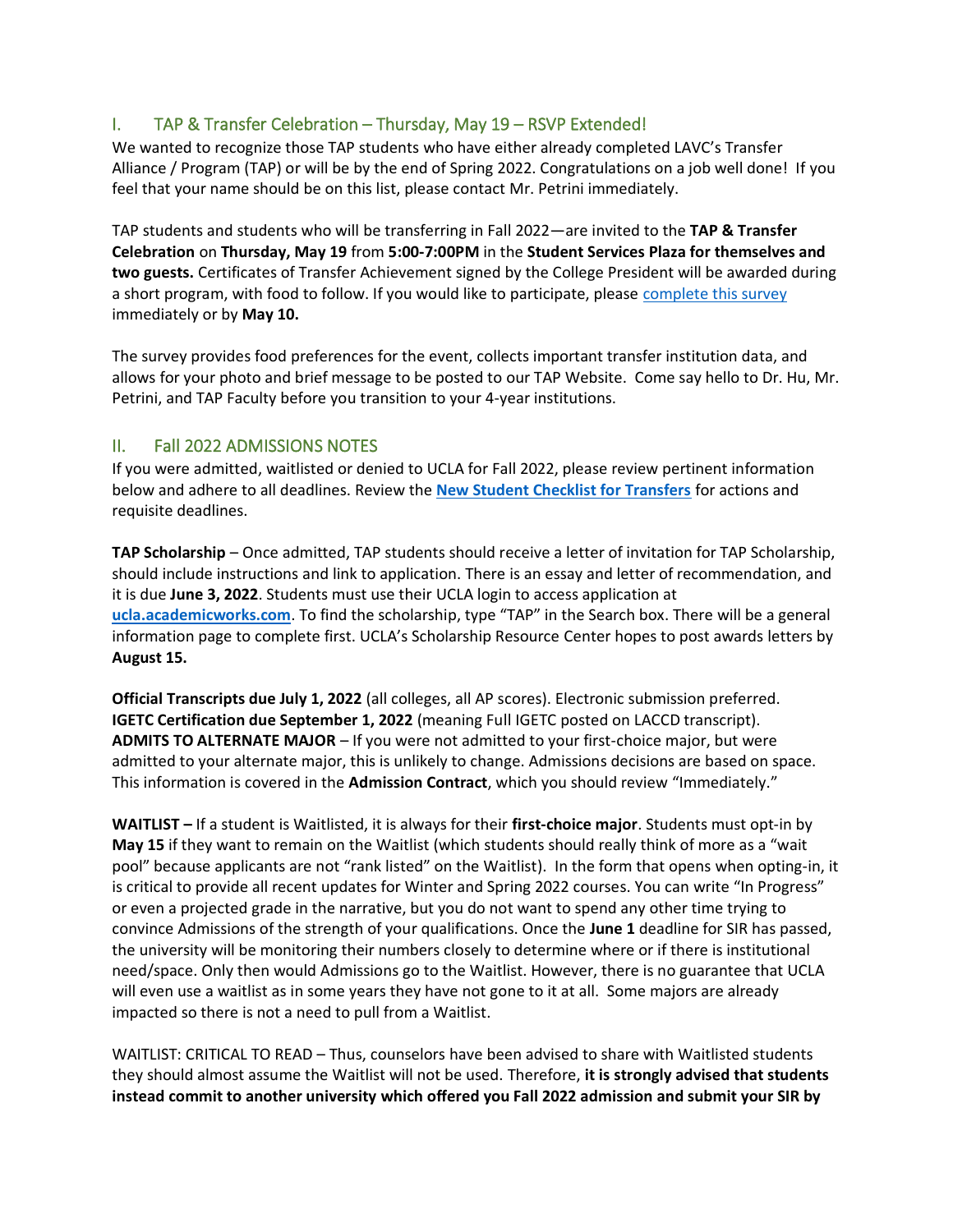**June 1 deadline.** If students somehow come off UCLA's Waitlist, then the student has a great choice between a campus where they've submitted their SIR and a possible waitlist spot at UCLA. With this practice, the student will always have a transfer option.

**APPEALS –** Only Denied Students can Appeal. Waitlisted students cannot appeal because they have not been denied. Please see [Appeals to Transfer Admission Decisions](https://admission.ucla.edu/apply/transfer/transfer-appeals) to Submit an Appeal by **May 15 at 5:00PM.** It is also recommended to seek guidance from LAVC's [Career & Transfer Center](https://lavc.edu/transfer/index.aspx) before submitting your appeal. Please only include information in your appeal you think Admissions did not have at the time they reviewed your application, or that which provides clarity for your situation.

## III. Fall 2022 HONORS SECTIONS (Current and Prospective TAP Students)

The table below lists the **All Honors** courses (courses only for TAP students) for Fall 2022. The **Fall 2022 – TAP Counseling advisement can be found in Section IX of this newsletter,** which lists all of the Fall 2022 Honors courses, plus Counseling advisement per course based on UCLA/CSUN majors, career interest or general education.

Be sure to also review the [latest IGETC sheet](https://lavc.edu/counseling/library/IGETC-2021-2022.pdf) for reference. **Before requesting an appointment with Mr. Petrini for Summer 2022-Spring 2023 educational planning, please be sure to have read through the counseling advisement in Section IX below to fully to maximize our time together.**

Please be aware that though the college (LAVC) makes every effort to offer the courses as they are initially posted, schedule adjustments do happen, which can affect our Honors classes in Fall or Spring terms. Thus, it is always advised to develop a Plan B for your Fall 2022 student educational plan.

To view the current listing of Honors courses offered this Fall, please [click here.](https://lavc.edu/schedule/index.aspx) Then click on **Fall 2022 – Searchable Schedule of Classes**. (LAVC does not offer Honors classes in Summer/Winter terms.) Under **Class Search Type**, select **Honors Classes**, then **Search.** Copy the 5-digit Class # and use that to find and enroll into the Honors section of any class when Adding Classes under **Manage Classes** tile on **[Student](http://www.lavc.edu/sis)  [Homepage](http://www.lavc.edu/sis)**.

| Fall 2022 Class     | Class # | Days         | <b>Times</b>    | Instructor        | <b>Notes</b>         |
|---------------------|---------|--------------|-----------------|-------------------|----------------------|
| AFRO AM 020H        | 25454   | Asynchronous | Asynchronous    | <b>LAVC Staff</b> | <b>IGETC Area 3B</b> |
| ANTHRO 101H         | 25455   | Asynchronous | Asynchronous    | Jessica Proctor   | <b>IGETC Area 5B</b> |
| <b>ENGLISH 101H</b> | 25457   | Asynchronous | Asynchronous    | Alison Jeffries   | <b>IGETC Area 1A</b> |
| LIB SCI 101H        | 10192   | Asynchronous | Asynchronous    | Cynthia Orozco    | 10/24-12/18/22       |
|                     |         |              |                 |                   |                      |
| PSYCH 001H          | 25452   | M/W          | 11:20AM-12:45PM | Christina Peter   | <b>IGETC Area 4</b>  |

#### IV. TRANSFER/SCHOLARSHIP SEASON IS HERE – BE PREPARED!

Many scholarship opportunities are available in spring for students transferring Fall 2022. Now is the time to ask professors for **letters of recommendation** to include with your transfer/scholarship applications. Letters of recommendation from professors most familiar with your academic abilities and potential for university-level work carry the most weight. As a secondary reference, an employer who knows your skills/talents can be a great person to ask for a letter of recommendation, especially if you are working in a field related to your educational/career goals. It is also helpful if your reference knows a few things about you. You may want to provide them with bullet points or a brief bio about yourself and your goals so they have an idea of what to include in their letter. Make sure to give professors or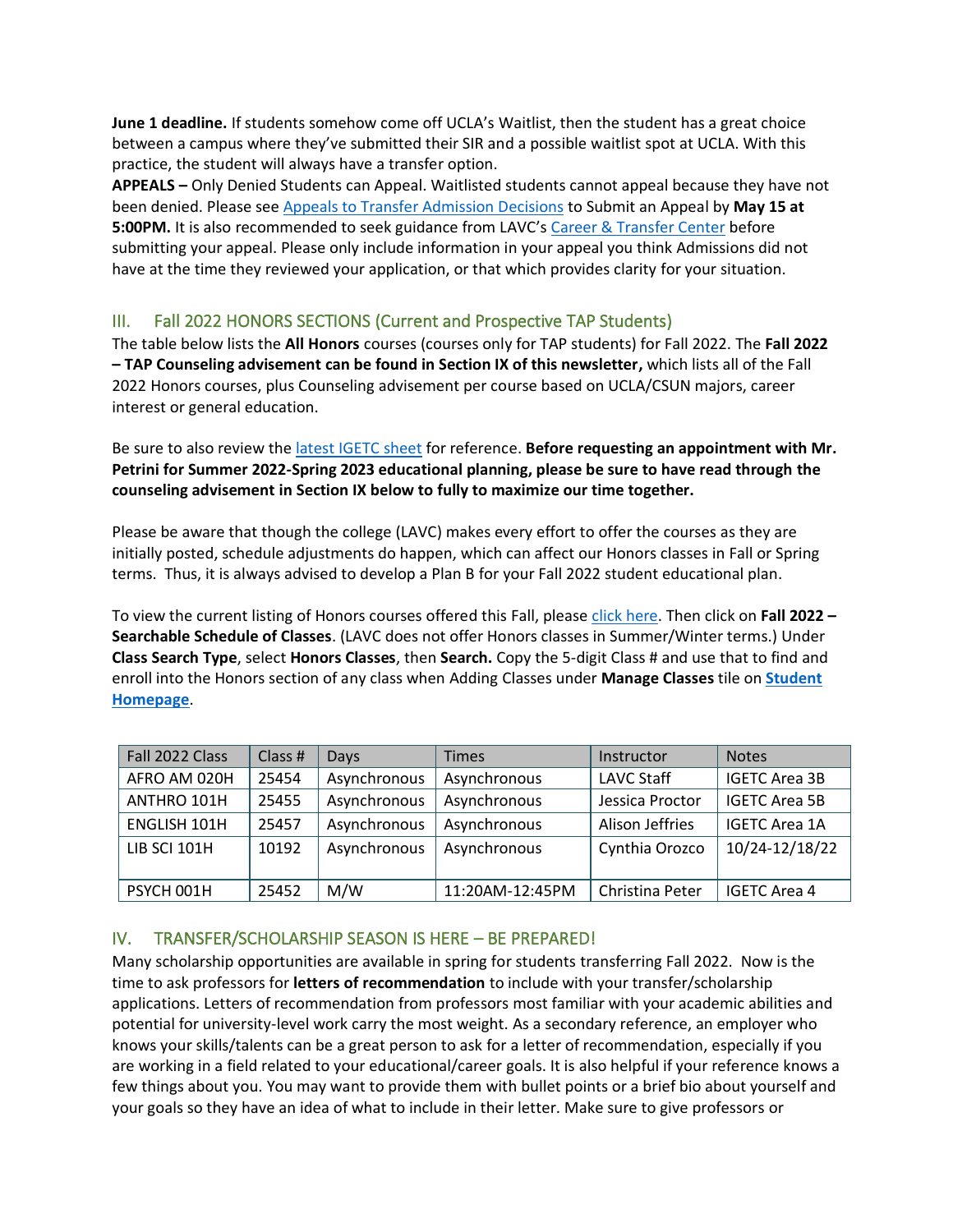employers plenty of advanced notice with all the details they need, including the names of the organization/school, addresses, and particulars of each scholarship. You may find providing preaddressed, stamped envelopes makes their task easier, if something needs to be sent via mail.

## V. SUMMER 2022 TAP OFFICE HOURS (Current and Prospective TAP Students)

Mr. Petrini will be on campus Mondays, Tuesdays and Wednesdays beginning in Summer 2022 and so will hold in-person office hours in **ACA 1414** on **Mondays, 11:30AM—1:30PM** and **Wednesdays, 1:00— 3:00PM.** In addition, he will be hosting online office hours via Zoom/Cranium Cafe at these same times to allow for hybrid counseling access for TAP students.

## VI. UCLA ADMISSIONS INFORMATION: FALL 2022 (Current and Prospective TAP Students)

Overall, transfer applications to UCLA were **down 12%** compared to Fall 2021. There were 24, 908 transfer applications for Fall 2022 admission, with a 22% Admit Rate. The Top 3 Most Applied to Majors were **Business Economics, Psychology**, with **Political Science** and **Sociology** tied for third. And, a trend holding steady is that about 50% of applicants applied to one of only **eight** majors: Biology, Business Economics, Communication, Computer Science, Economics, Political Science, Psychology and Sociology.

Further, TAP Transfer applications were **down 17%** compared to Fall 2021. There were approximately 2,000 TAP Certified applicants, with a TAP Admit Rate of 76%. And, 90% of the **1,414 TAP admits** were admitted to their first-choice major. However, **450** selected [a restricted alternate major,](https://admission.ucla.edu/apply/transfer/ucla-transfer-alliance-program) while **280** applicants did not list any alternate major. This means that **730** applicants were not able to be considered for an alternate major within the [College \(of Letters and Science\)](https://admission.ucla.edu/apply/transfer/deciding-on-major/major-preparation-the-college) at UCLA. All LAVC TAP Students are encouraged to prep for and list an alternate major on their UC Application each November.

## VII. WHAT IS MEANT BY "TAP CERTIFIED" AND WHEN DOES IT MATTER? (Current and Prospective TAP Students)

Most of our TAP Students have often dreamed of attending UCLA since middle school, and so consider it their "#1 campus." Most take full advantage of UCLA's **[Transfer Alliance Program \(TAP\)](https://admission.ucla.edu/apply/transfer/ucla-transfer-alliance-program)**. This transfer program gives students "the opportunity to enhance your ability to transfer to UCLA at the junior level" from Los Angeles Valley College. To be TAP Certified, students complete their **15-** or **18-Honors units requirement, including LIB SCI 101, with at least 9 units completed by the end of Fall prior to transfer.** They must also participate in TAP for a full calendar year (Fall/Spring or Spring/Fall) to complete.

For only those TAP students whom applied to UCLA, this information is accumulated and verified by the LAVC TAP Office, and then reported to UCLA (after the Transfer Application Update deadline in January). In this moment, we are "certifying" which TAP Students will be completing LAVC's Transfer Alliance / Honors program by the end of Spring. This information is then integrated into UCLA's Undergraduate Admission systems, and then TAP-certified applicants receive priority consideration for admission to majors within the [College.](https://www.college.ucla.edu/) However, if a TAP Certified student is not accepted to their first-choice major, UCLA Undergraduate Admissions will automatically review this student's application for an [alternate](https://admission.ucla.edu/apply/transfer/ucla-transfer-alliance-program)  major in the College [not on the restricted list.](https://admission.ucla.edu/apply/transfer/ucla-transfer-alliance-program) Thus, students who've done the preparation for their firstchoice AND alternate majors will have their application reviewed two times for admission.

Not every LAVC TAP student completing our program ends up applying to UCLA, though. Sometimes, it's because UCLA does not offer a particular major like **child development, communicative disorders, criminology,** or **kinesiology**. Other times, students are looking to have a college experience outside of Los Angeles. Thus, if a student only applied to CSUN and UC Santa Barbara, for example, we would not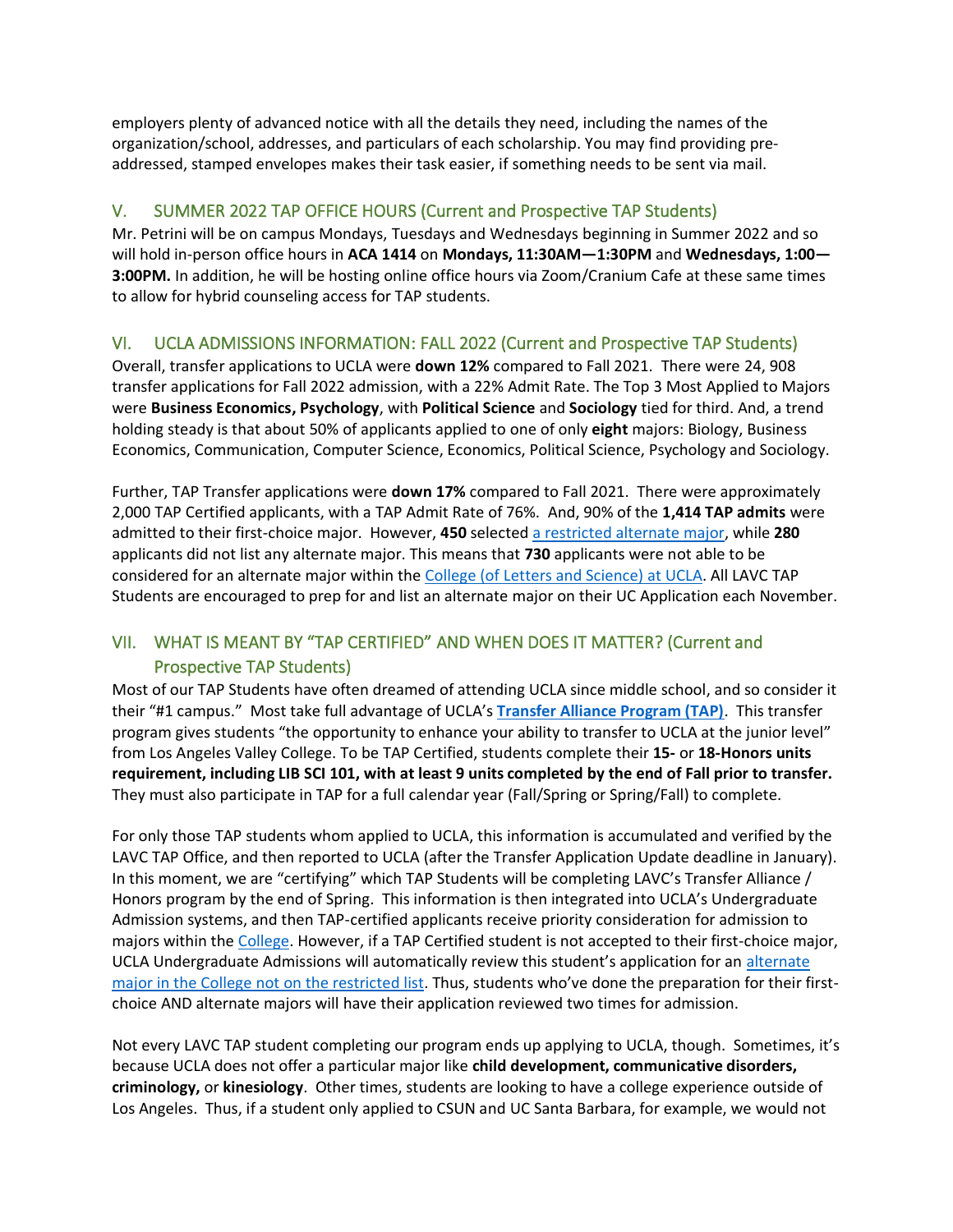"TAP Certify" this student because we only need to TAP Certify those TAP students who applied to UCLA. However, ALL students completing LAVC's Transfer Alliance / Honors Program (TAP) requirements will have their transcript notated with a "**TAP Completion – Spring 2022**" Memorandum and students will be able to note this on resumes/job applications, scholarship essays, and future graduate/professional school applications.

#### VIII. TAU ALPHA EPSILON

Do you want to gain great leadership skills? Would you like to have a transcript notation? Would you like to graduate with honors? Join the Tau Alpha Epsilon Honors Club, the oldest Honors Club on campus! We are looking for new members and officers for the Fall of 2022. TAE requires a GPA of 3.3 or higher with either 18 completed units from an accredited college or current enrollment in at least 12 units. First semester students are encouraged to join! Please email [taehonorssociety@gmail.com](mailto:taehonorssociety@gmail.com) or follow @taehonors on Instagram for more information.

## IX. LAVC TAP COURSES: Fall 2022 - Counseling Advisement

The following lists all the Honors classes being offered at LAVC in Fall 2022 (\*list is as of 05/01/2022, and subject to change, so please see above directions to see most current listing via LAVC homepage). Please review the Fall 2022 – Counseling advisement to choose the Honors general education (IGETC/ CSUGE) or major preparation courses you want to enroll for Fall 2022. Most TAP students take 1-2 Honors courses per semester until their 15- or 18-unit requirement is met. First year students or those within their first year in TAP are advised to consult with a counselor if wanting to take more than that in Fall 2022. Please refer to the latest IGETC for Area references. See your counselor to create or update your Student Educational Plan (SEP), and especially if you have out of District transcripts which need to be evaluated.

| <b>Class</b> | Course                          | <b>IGETC</b><br>Area | <b>Counselor Notes with UCLA/CSUN Majors</b>                                                                                                       |
|--------------|---------------------------------|----------------------|----------------------------------------------------------------------------------------------------------------------------------------------------|
| 25454        | <b>AFRO AM 020 -</b><br>African | 3B                   | Good IGETC 3B class for all majors, but particularly for students<br>interested or majoring in African American Studies; American Literature       |
|              | American                        |                      | and Culture; Anthropology (BA); Chicana/o Studies; Child                                                                                           |
|              | Literature I                    |                      | Development/Early Childhood Education; Comparative Literature;                                                                                     |
|              |                                 |                      | Education and Transformation Studies; English; Global Studies; History;                                                                            |
|              |                                 |                      | Screenwriting for Cinema, TV or Theater; Sociology; & World Arts and<br>Cultures.                                                                  |
|              | <b>ANTHRO 101 -</b>             | 5B (no lab)          | A lecture-only biological science course that covers IGETC 5B, so good                                                                             |
|              | Human                           |                      | general education for most majors. Lower division major prep course for                                                                            |
|              | <b>Biological</b>               |                      | Anthropology (BA/BS) and Human Biology and Society (BA/BS). Also good                                                                              |
| 25455        | <b>Evolution</b>                |                      | course for students interested in Biology/Life Science/PreMed to explore<br>their interest in these fields. Note: All Life Science majors at UCLA, |
|              |                                 |                      | including Biology (BS), require completion of BIOLOGY 006 & 007 for<br>major preparation, which will also satisfy IGETC 5B / 5C.                   |
|              |                                 |                      |                                                                                                                                                    |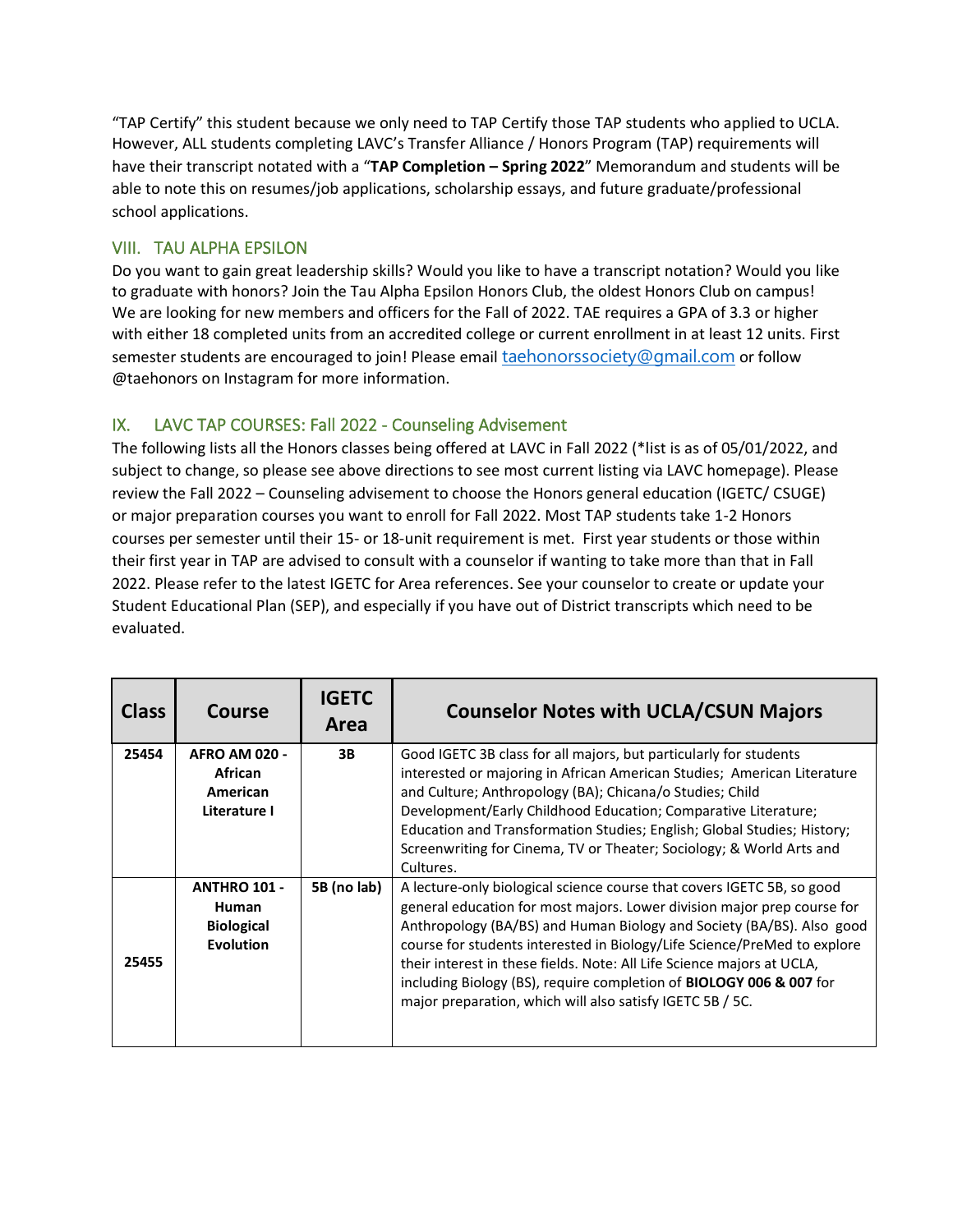| 17128 | <b>ART 501 -</b><br><b>Beginning Two-</b><br><b>Dimensional</b><br>Design                                  | 3A      | Good IGETC 3A class for all majors. Lower division major preparation<br>course for Art, Art History, Design   Media Arts (BA) majors. Also good for<br>students interested or majoring in architecture, urban design, and/or<br>engineering. ART 501 is either a prerequisite or co-requisite to following<br>LAVC classes: ART 202 - Drawing II; ART 213 - Color Theory; ART 604 -<br>Graphic Design I; ART 620 - Illustration I. ART 501 is also Recommended<br>to take prior to many more ART courses at LAVC. See Catalog for full<br>listing. |
|-------|------------------------------------------------------------------------------------------------------------|---------|----------------------------------------------------------------------------------------------------------------------------------------------------------------------------------------------------------------------------------------------------------------------------------------------------------------------------------------------------------------------------------------------------------------------------------------------------------------------------------------------------------------------------------------------------|
| 13406 | <b>BIOLOGY 006 -</b><br><b>General Biology</b>                                                             | 5B & 5C | Prerequisite: CHEM 101. Lower division major preparation for all biology<br>majors, regardless of campus or system. Required for all Life Science<br>majors; plus, Anthropology (BS); Earth and Environmental Science (BA);<br>Nursing-Generic (UCI/UCLA only); and Psychobiology. Psychology majors<br>could use this class for major preparation. BIOLOGY 007 can be taken<br>before BIOLOGY 006.                                                                                                                                                |
| 13444 | <b>BIOLOGY 007 -</b><br><b>General Biology</b><br>Ш                                                        | 5B & 5C | Prerequisite: Math Placement on Student Portal. Lower division major<br>preparation for all biology majors, regardless of campus or system.<br>Required for all Life Sciences majors; plus, Anthropology (BS); Earth and<br>Environmental Science (BA); Nursing-Generic (UCI/UCLA only); and<br>Psychobiology. Psychology majors DO NOT need BIOLOGY 007. BIOLOGY<br>007 can be taken before BIOLOGY 006.                                                                                                                                          |
| 13169 | CHICANO 007 -<br><b>The Mexican-</b><br>American in the<br><b>History of the</b><br><b>United States I</b> | 4       | Good IGETC 4 class for all majors. Also good preparation for Chicana/o<br>Studies; Ethnomusicology; Labor Studies; Global Studies; History; Latin<br>American Studies; Spanish-Community/Culture & Linguistics; and World<br>Arts and Cultures majors.                                                                                                                                                                                                                                                                                             |
| 16720 | <b>CINEMA 114 -</b><br><b>Master</b><br><b>Filmmakers</b>                                                  | 3A      | Good IGETC 3A class for all majors. Particularly good for Film and<br>Television/Cinema Arts majors, as well as Art and Music majors, and<br>cinephiles!                                                                                                                                                                                                                                                                                                                                                                                           |
| 25457 | <b>ENGLISH 101 -</b><br><b>College Reading</b><br>and<br><b>Composition I</b>                              | 1A      | All first year students are advised to take ENGLISH 101 their first term. If<br>you earned a 4-5 on either AP English Lang/Comp or Lit/Comp, UCLA<br>gives course credit. If you earned a 3 or lower, it is advised to take<br><b>ENGLISH 101</b> for college course credit.                                                                                                                                                                                                                                                                       |
| 25050 | HISTORY 001 -<br>Introduction to<br>Western<br><b>Civilization I</b>                                       | 4       | Good IGETC 4 class for all majors. Lower division major requirement for<br>History--which is also a good alternate major for Political Science, PreLaw,<br>or other social science majors; also good for Study of Religion (BA)<br>majors. "This course emphasizes the significance of this historical<br>background to contemporary American culture" (Source: LAVC Catalog).                                                                                                                                                                     |
| 16721 | <b>JOURNAL 105 -</b><br><b>Mass</b><br><b>Communications</b>                                               | 4       | Good IGETC 4 class for all majors. Would appeal to students majoring in<br>Communication; Comparative Literature; Journalism. "This introductory<br>course examines the major aspects of the electronic and print media"<br><b>Source: LAVC Catalog).</b>                                                                                                                                                                                                                                                                                          |